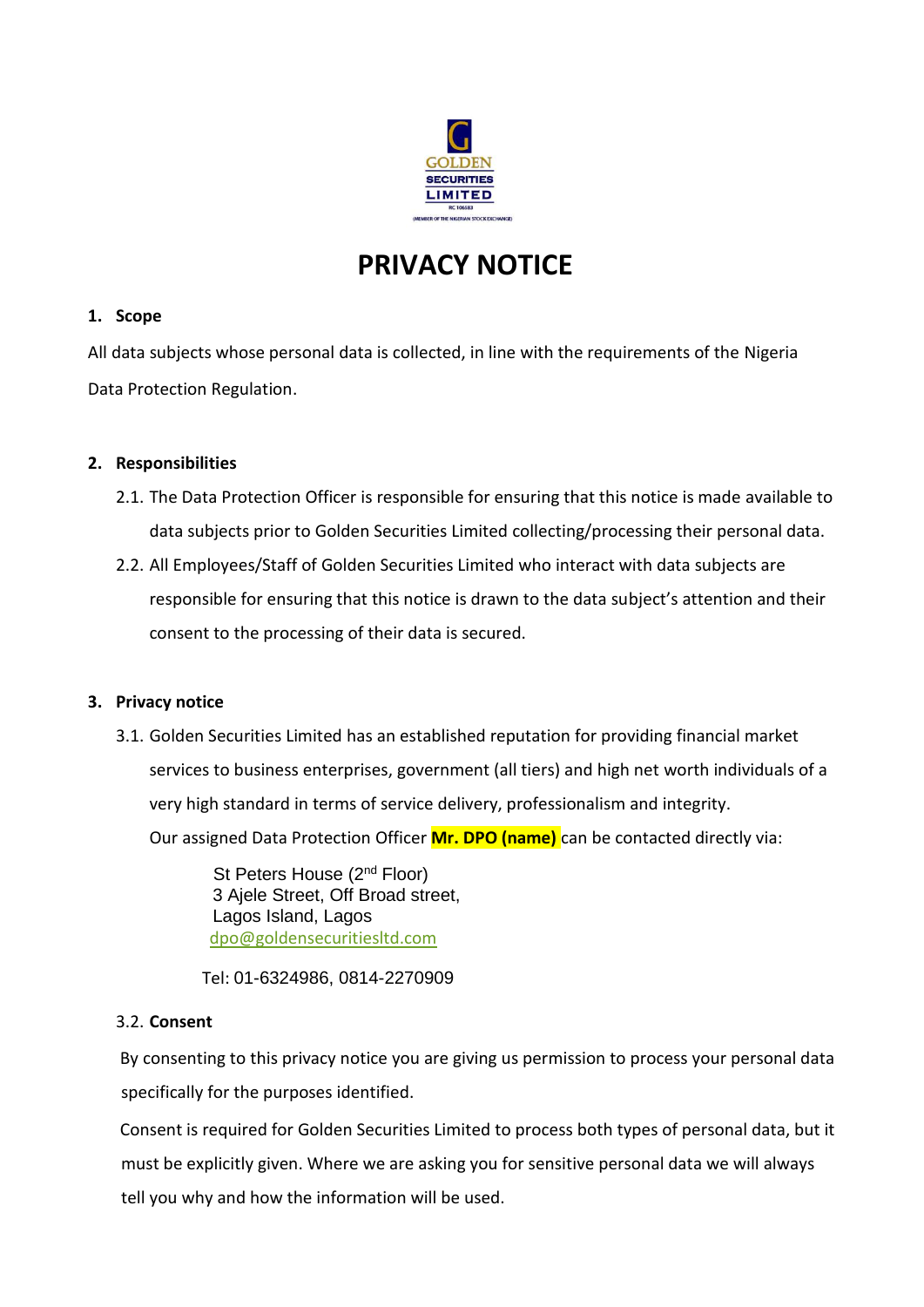You may withdraw consent at any time by contacting us at the details provided or in line with Withdrawal of Consent Procedure.

#### 3.3. **Disclosure**

Golden Securities Limited will not pass on your personal data to third parties without first obtaining your consent. We do not share your personal data without first obtaining your consent.

#### 3.4. **Retention period**

Golden Securities Limited will process personal data for the purposes of your enquiry and store information in line with statutory obligations and our cookie policy. Settings that enable our products to operate correctly or maintain preferences maybe stored on your device to assist you when returning to our site. Wherever possible personal data will be minimized and securely destroyed. Storage of personal data will follow statutory retention requirements.

#### 3.5. **Your rights as a data subject**

At any point while we are in possession of or processing your personal data, you, the data subject, have the following rights:

- Right of access you have the right to request a copy of the information that we hold about you.
- Right of rectification  $-$  you have a right to correct data that we hold about you that

is inaccurate or incomplete.

- Right to be forgotten  $-$  in certain circumstances you can ask for the data we hold about you to be erased from our records.
- Right to restriction of processing where certain conditions apply to have a right to

restrict the processing.

Right of portability  $-$  you have the right to have the data we hold about you transferred to another organisation.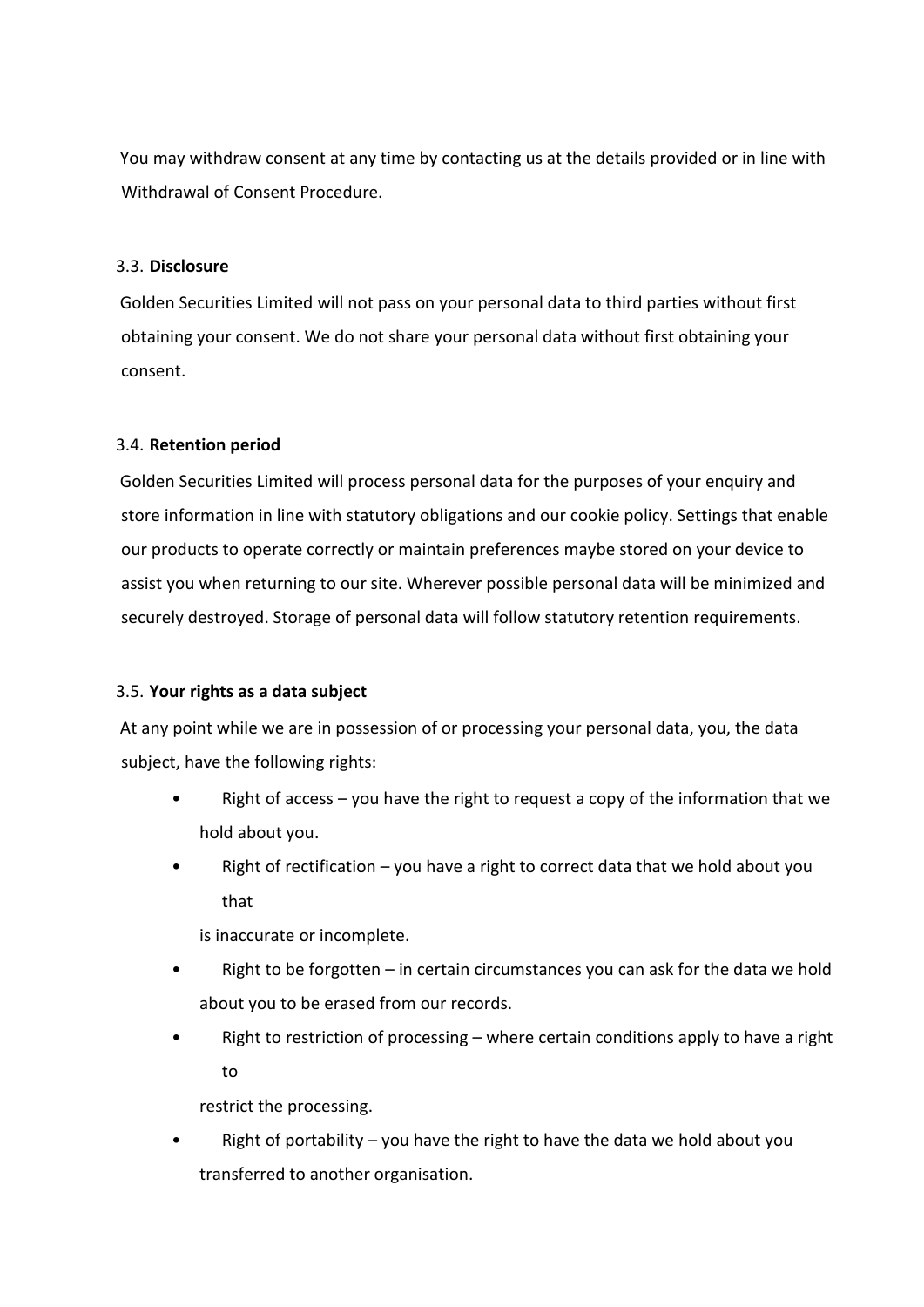Right to object  $-$  you have the right to object to certain types of processing such as

direct marketing.

Right to object to automated processing, including profiling  $-$  you also have the right to be subject to the legal effects of automated processing or profiling. Right to judicial review: in the event that Golden Securities Limited refuses your request under rights of access, we will provide you with a reason as to why. You have the right to complain as outlined in clause 3.6 below. All of the above requests will be forwarded on should there be a third party involved in the processing of your personal data.

## 3.6. **Complaints**

In the event that you wish to make a complaint about how your personal data is being processed by Golden Securities Limited (or third parties as described in 3.4 above), or how your complaint has been handled, you have the right to lodge a complaint directly with the supervisory authority and Golden Securities Limited data protection representative the assigned Data Protection Officer / NDPR Owner, details as in 3.1.

#### 3.7. **On-line privacy statement**

#### **3.7.1.** Personal data

Under the Nigeria Data Protection Regulation (NDPR) personal data is defined as: "any information relating to an identified or identifiable natural person ('data subject'); an identifiable natural person is one who can be identified, directly or indirectly, in particular by reference to an identifier such as a name, an identification number, location data, an on-line identifier or to one or more factors specific to the physical, physiological, genetic, mental, economic, cultural or social identity of that natural person".

#### **3.7.2.** How we use your information

This privacy notice tells you how we,Golden Securities Limited, will collect and use your personal data. We acquire and use information relating to commercial organisations and individuals for a variety of reasons: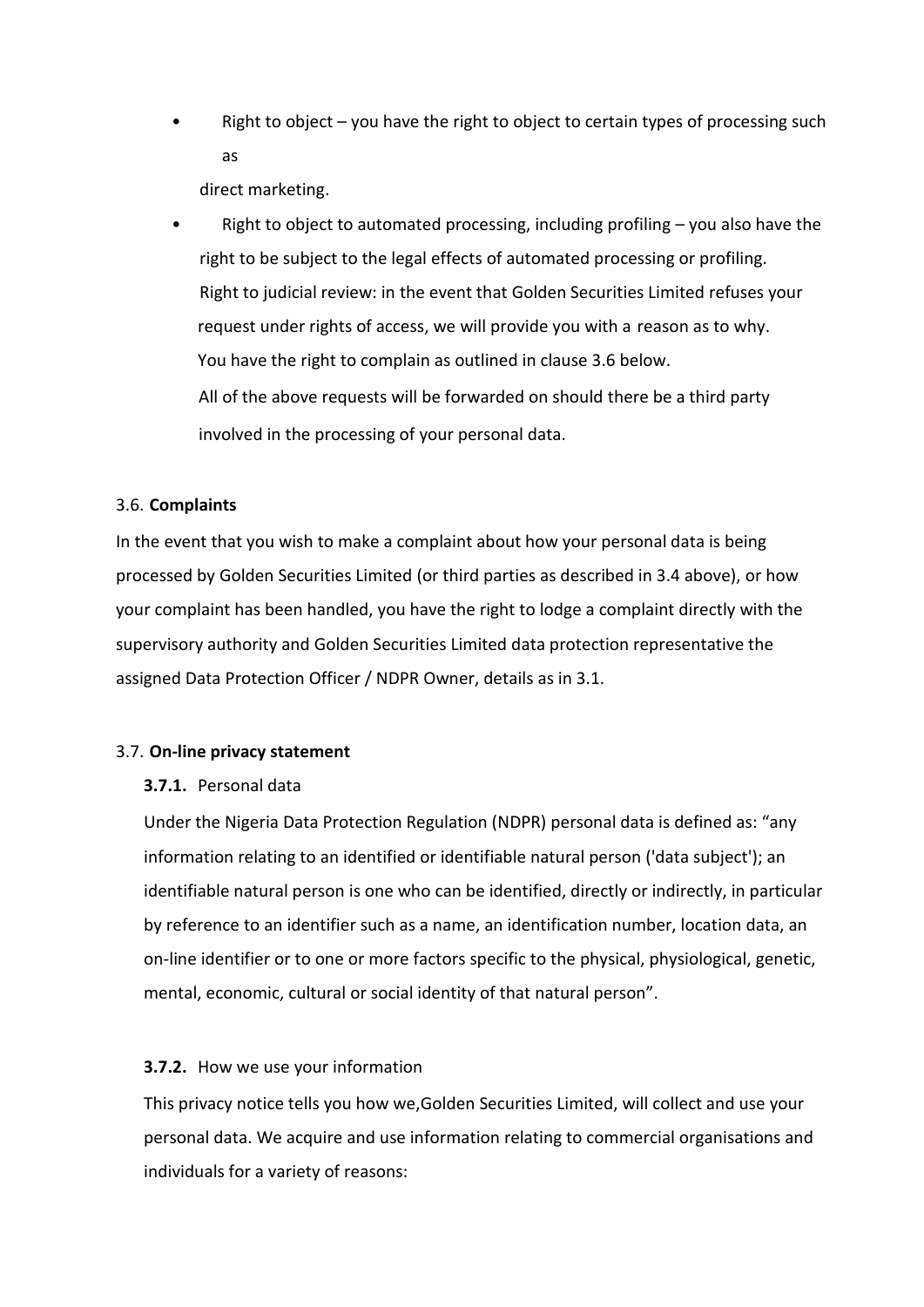- 1. Delivery of our services
- 2. Communications
- 3. Legal obligations
- 4. Marketing purposes

If you are requested to provide us with personal information you can of course refuse. If you choose not to provide the data that we require to provide our services then we may not be able to deliver that service for you.

3.7.3. The personal data collected from you

**Contact data**: We will request your full name, postal address, phone number and e-mail address.

**Special category data**: We may request on occasion such data about you that may be necessary to facilitate the execution of our services. This maybe data such as your current health for a vulnerability assessment.

**Payment data**: Where it is necessary to process your payment, if you are repaying debt or for payments of services supplied to you, then sensitive information, such as your debit card number, security code and cardholders address maybe requested but not stored by us. The payment is processed by our staff using secure processing websites with secure links operated by our approved card merchant service providers. The information is not stored on our systems or held with any of our personnel.

**Business and relationships**: We may collect such personal information that you provide to us relating to your contacts and business relationships.

**Content**: We may collect the content of any data files and communications that you may send us for the purposes of carrying out your instruction, together with any relevant physical documents that you may give us as well, when these are necessary to provide you with the offered service. Data we collect may include but not limited:

- address, subject line and body of an email
- video and/or audio recording of a video message
- written content of a text, similar app or other content of an instant message
- relevant social media messages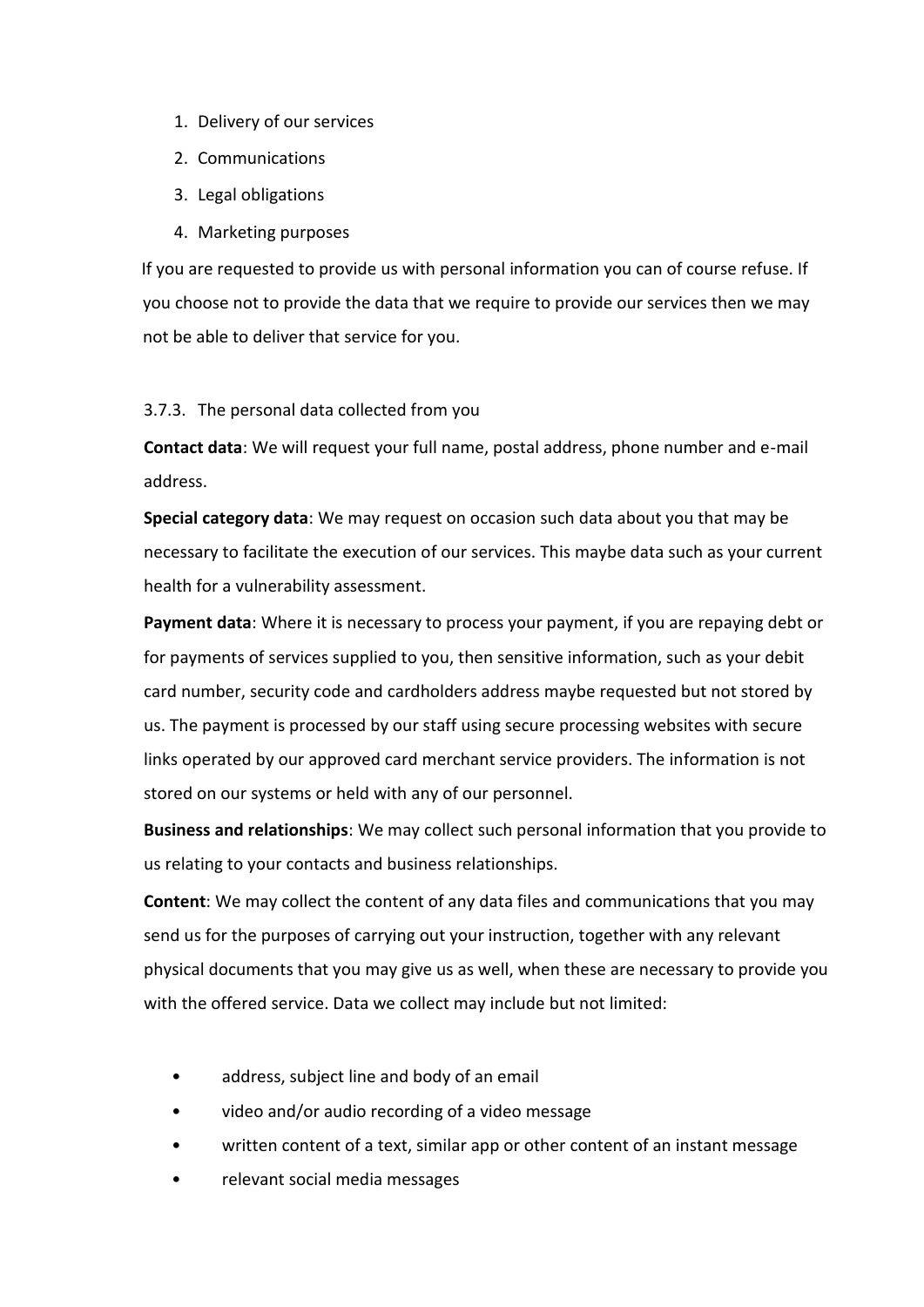We may also collect information that you provide us with regards to client feedback for services provided. This information will be retained in line with our retention policy. The personal data we collect will be used for the following purposes but not limited to:

- To carry out our business activities
- To enforce using the appropriate legal process
- Update existing information
- Manage our products and services
- Monitor and keep records of communications
- To improve the operations of our business where possible
- To comply with legal and regulatory obligations and requirements

Our legal basis for processing personal data:

- To provide products and service
- Legitimate interests
- Vulnerability assessments
- Public interest matters
- To comply with legal and regulatory obligations and requirements

Any legitimate interests pursued by us, or third parties we use, are as follows:

- Develop business partnerships
- To comply with legal and regulatory obligations and requirements

# 3.7.4. Need to collect and store personal data

In order for us to provide you with the services we offer we need to collect personal data for:

- General information processing: though we do not undertake automated decision making or profiling of personal data.
- Legitimate Business requirements
- Perform contractual and payment obligations
- Meet legal obligations and requirements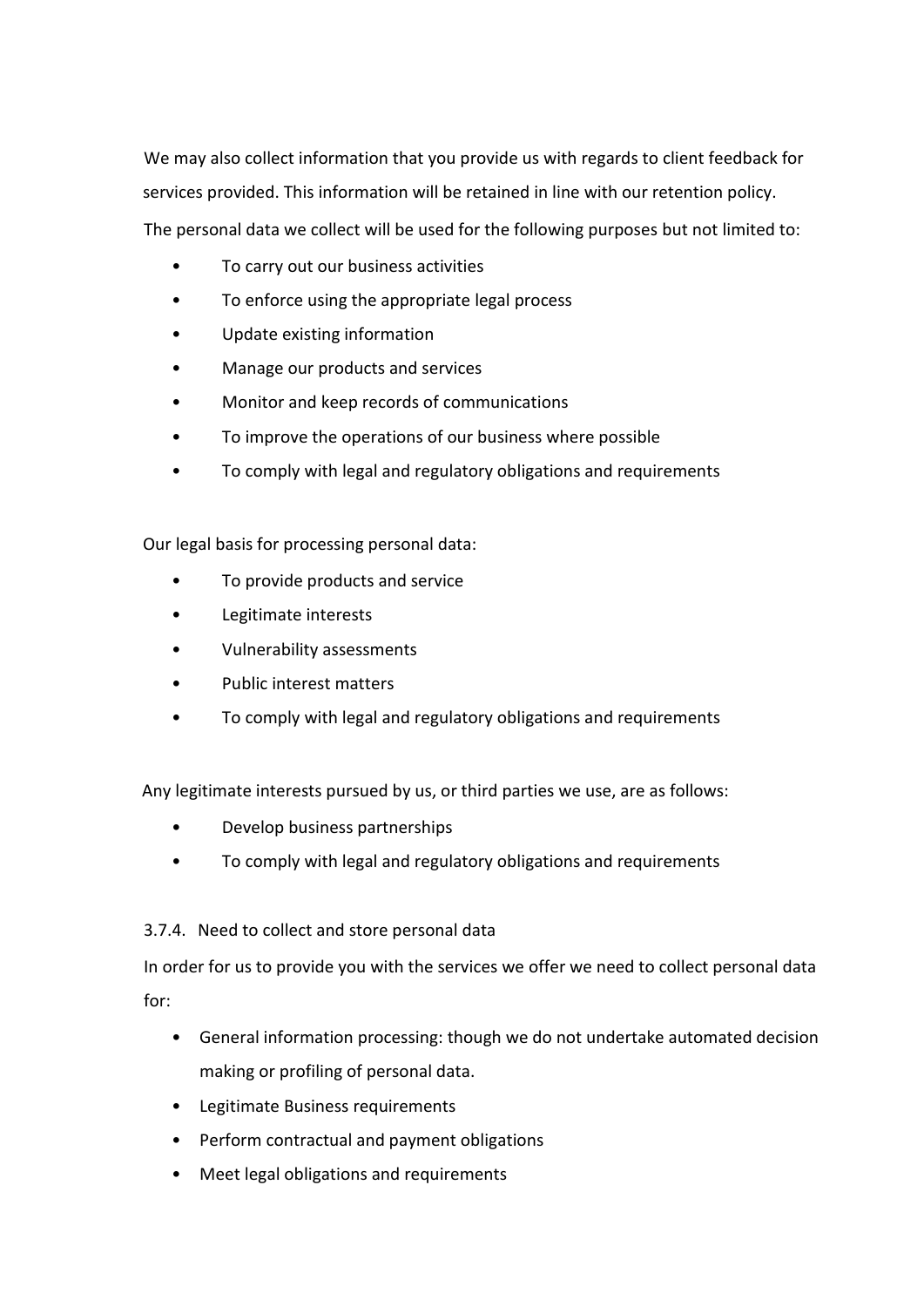In any event, we are committed to ensuring that the information we collect and use is appropriate for this purpose, and does not constitute an invasion of your privacy. In terms of being contacted for marketing purposes Golden Securities Limited would contact you for additional consent.

#### 3.7.5. Sharing personal data

Any third parties that we may share your data with are obliged to keep your details securely, and to use them only to fulfil the service they provide you on our behalf. When they no longer need your data to fulfil this service, they will dispose of the details in line with Golden Securities Limited procedures. If we wish to pass your sensitive personal data onto a third party we will only do so once we have obtained your consent, unless we are legally required to do otherwise.

#### 3.7.6. Use of personal data

Golden Securities Limited will process (collect, store and use) the information you provide in a manner compatible with the Nigeria Data Protection Regulation (NDPR). We will endeavour to keep your information accurate and up to date, and not keep it for longer than is necessary. Personal data may be held in addition to these periods depending on individual business needs.

#### 3.7.7. The personal data that Golden Securities Limited holds about you

If Golden Securities Limited does hold personal data about you, you can request the following information:

• Identity the contact details of the person or organisation that has determined how

and why to process your data.

- Contact details of the data protection officer, where applicable.
- The purpose of the processing as well as the legal basis for processing. If the processing is based on the legitimate interests of Golden Securities Limited or a third party, information about those interests.
- The categories of personal data collected, stored and processed.
- Recipient(s) or categories of recipients that the data is/will be disclosed to.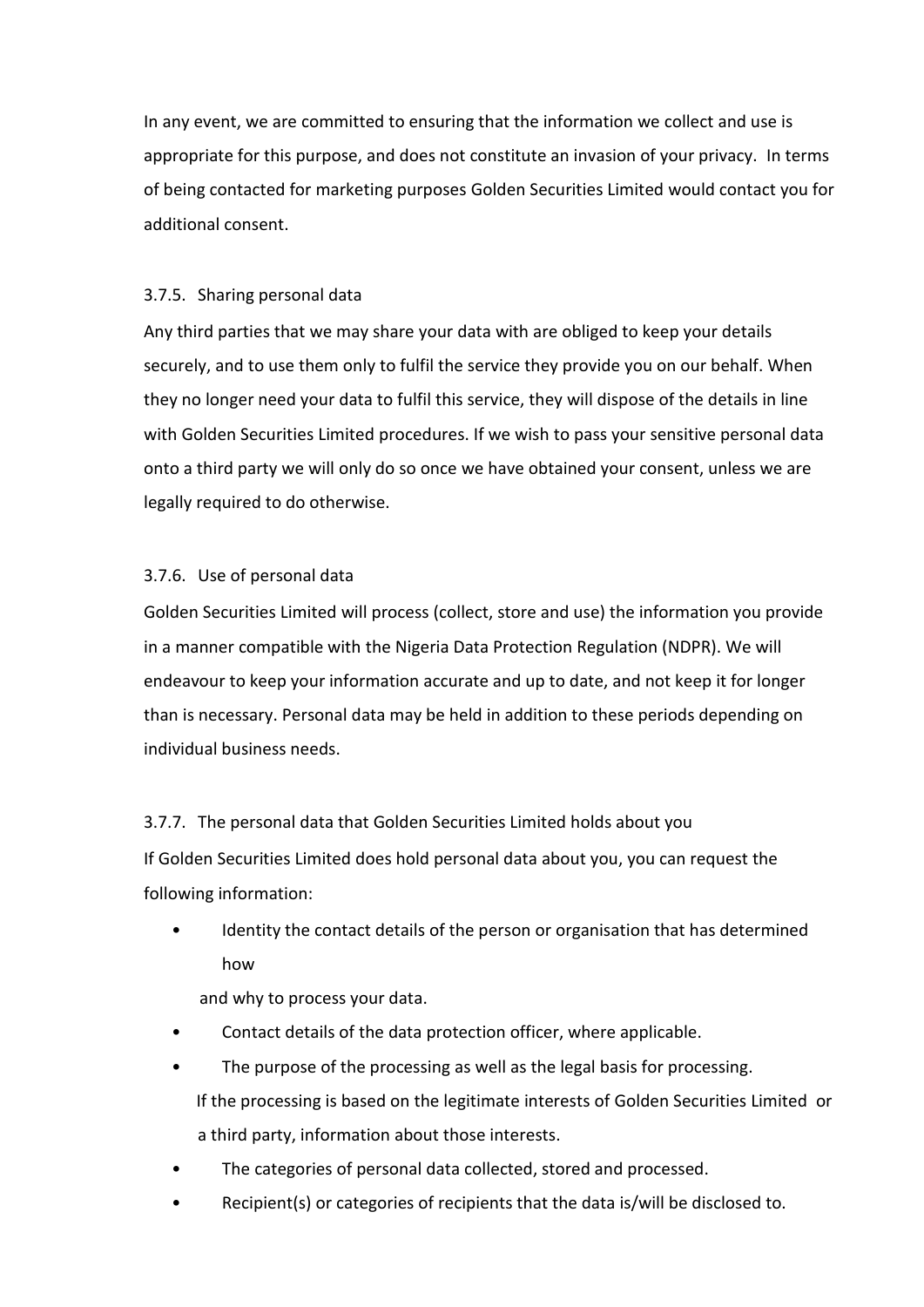- If we intend to transfer the personal data to a third country or international organisation, information about how we ensure this is done securely.
- The National Information Technology Development Agency (NITDA) has approved

sending personal data to some countries because they meet a minimum standard of data protection. In other cases, we will ensure there are specific measures in place to secure your information.

- How long the data will be stored.
- Details of your rights to correct, erase, restrict or object to such processing.
- Information about your right to withdraw consent at any time.
- How to lodge a complaint with the supervisory authority.
- Whether the provision of personal data is a statutory or contractual requirement, or

a requirement necessary to enter into a contract, as well as whether you are obliged to provide the personal data and the possible consequences of failing to provide such data.

- The source of personal data if it wasn't collected directly from you.
- Any details and information of automated decision making, such as profiling, and any meaningful information about the logic involved, as well as the significance and expected consequences of such processing.
- 3.7.8. What forms of ID will I need to provide in order to access this?

Golden Securities Limited accepts:

Passport Photograph

National ID Card

Driver's License

Voter's card ( Permanent)

Nigerian International passport

# **4. Cookie Policy**

Our website does use cookies for the purposes of analytics. A detailed outline of cookies is listed below: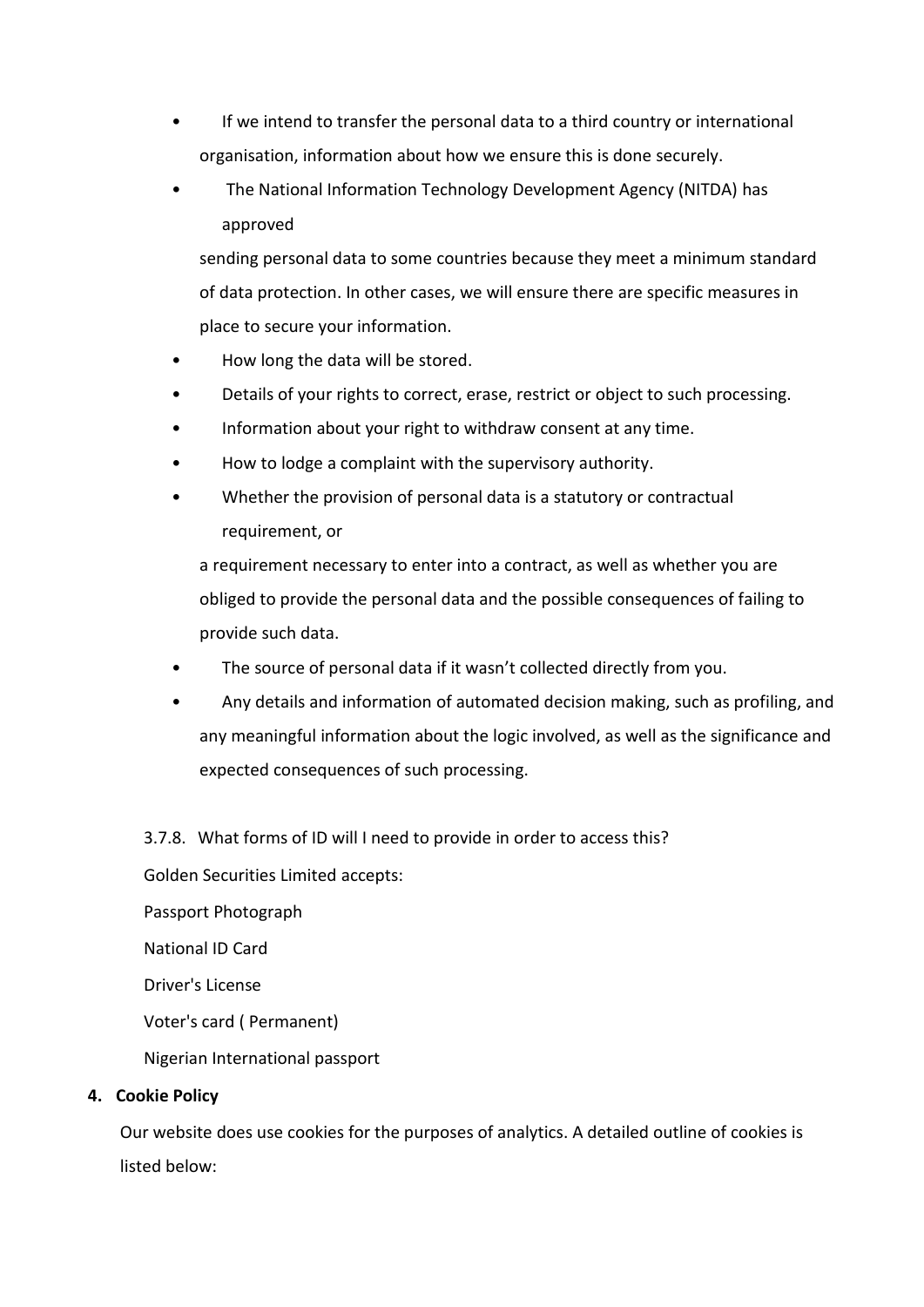#### 4.1. About cookies

A cookie is a file containing an identifier (a string of letters and numbers) that is sent by a web server to a web browser and is stored by the browser. The identifier is then sent back to the server each time the browser requests a page from the server.

Cookies may be either "persistent" cookies or "session" cookies: a persistent cookie will be stored by a web browser and will remain valid until its set expiry date, unless deleted by the user before the expiry date; a session cookie, on the other hand, will expire at the end of the user session, when the web browser is closed.

Cookies do not typically contain any information that personally identifies a user, but personal information that we store about you may be linked to the information stored in and obtained from cookies.

#### 4.2. Cookies that we do and do not use

We do and do not use cookies for the following purposes:

(a) authentication - we do not use cookies to identify you when you visit our website and as you navigate our website

(b)status - we do not use cookies to help us to determine if you are logged into our website

(c) personalisation – we do not use cookies to store information about your preferences and to personalise the website for you

(d)security - we do not use cookies, as an element of the security measures used to protect user accounts, including preventing fraudulent use of login credentials, and to protect our website and services generally, as we do not have these credentials located anywhere

(e)advertising - we do not use cookies to help us to display advertisements that will be relevant to you

(f) analysis - we do use cookies to help us to analyse the use and performance of our website and services. Cookies used for this purpose are listed in the table below

(g) cookie consent - we do use cookies to store your preferences in relation to the use of cookies more generally.